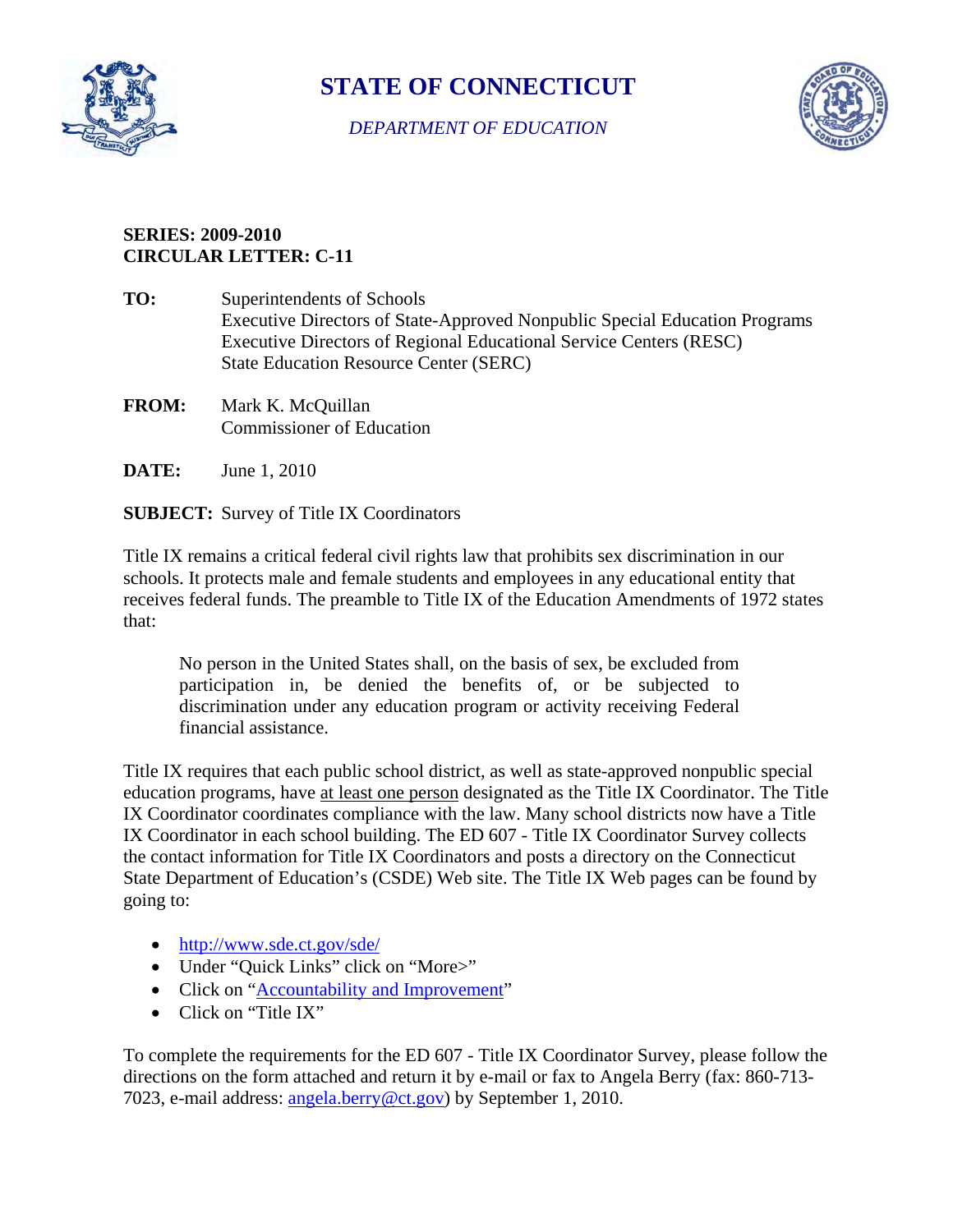Survey of Title IX Coordinators June 1, 2010 Page 2

For technical support on accessing the CSDE secure Applications Web page to complete the electronic component of the ED 607, please contact Kevin Graham by e-mail at [kevin.graham@ct.gov.](mailto:kevin.graham@ct.gov)

Training for Title IX Coordinators will once again be offered this year. Announcements about these workshops will be e-mailed to all registered Title IX Coordinators.

Attached is a summary of the Title IX legislation, along with the basic requirements. Compliance with Title IX is essential in efforts to ensure equity in education.

If you have any questions, please contact Dr. William A. Howe, State Title IX Coordinator, at 860-713-6752 or by e-mail at [william.howe@ct.gov.](mailto:william.howe@ct.gov)

MKM:wah

Attachments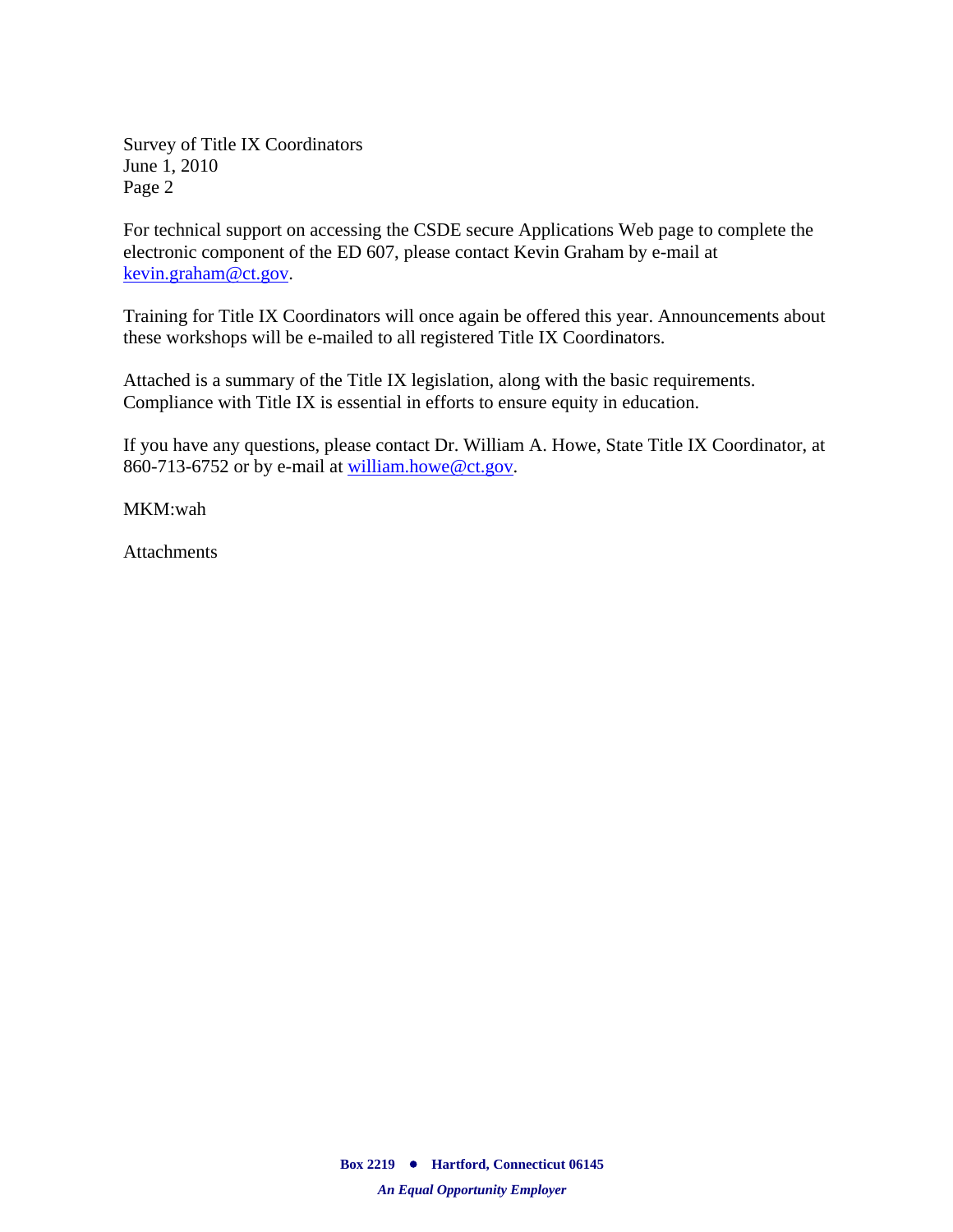## Connecticut State Department of Education **TITLE IX COORDINATOR SURVEY 2010-2011**

## **Basic Checklist for Title IX Compliance**

The following checklist was prepared to assist you in meeting some minimum requirements of Title IX of the Education Amendments of 1972. It is not an exhaustive checklist, and therefore, should not be used as a substitute for careful reading of the regulation itself.

## **§ 106.8 Designation of responsible employee and adoption of grievance procedures:**

- 1.  $\Box$  At least one Title IX coordinator has been designated to coordinate efforts to comply with Title IX, including investigations of any complaints.
- 2.  $\Box$  All students and employees have been notified of the name(s), office address(es), and telephone number(s) of the coordinator(s).
- 3. Grievance procedures for students have been adopted and published.
- 4. Grievance procedures for employees have been adopted and published.

(Authority: Secs. 901, 902, Education Amendments of 1972, 86 Stat. 373, 374; 20 U.S.C. 1681, 1682)

## **§ 106.9 Dissemination of policy.**

- 5. The following have been notified of a policy of nondiscrimination on the basis of sex:
	- applicants for admission and employment
	- $\Box$  students and parents of students
	- **d**employees
	- sources of referral of applicants
	- $\Box$  unions, professional organizations
- 6. Notification of a policy of nondiscrimination on the basis of sex has been placed in the following:
	- ocal newspapers
	- school newspapers and magazines
	- memorandums or other written communications distributed annually to each student and employee
	- announcements, bulletins, catalogs, student and faculty handbooks
	- samplication forms
- 7. The above-listed publications are free of text and illustrations suggesting differential treatment on the basis of sex.
- 8. Admission and recruitment representatives (including counselors or student advisors and personnel officers) have been advised of the nondiscrimination policy and requirements for adherence to the policy.

(Authority: Secs. 901, 902, Education Amendments of 1972, 86 Stat. 373, 374; 20 U.S.C. 1681, 1682); [45 FR 30955, May 9, 1980, as amended at 65 FR 68056, Nov. 13, 2000]

 I have checked and updated the Connecticut State Department of Education's secure Applications Web page at <https://www.csde.state.ct.us/>confirmed that information listed on the site for my district is current, and that the above checklist is accurate.

| <b>Please print or type:</b> |                         |  |
|------------------------------|-------------------------|--|
| <b>Email address:</b>        | <b>School District:</b> |  |
| <b>Telephone:</b>            | <b>Date:</b>            |  |

## **PLEASE E-MAIL OR FAX THIS FORM by September 1, 2010 to**:

Angela Berry - Connecticut State Department of Education, Bureau of Accountability and Improvement Fax: 860-713-7023, e-mail address: [angela.berry@ct.gov](mailto:angela.berry@ct.gov)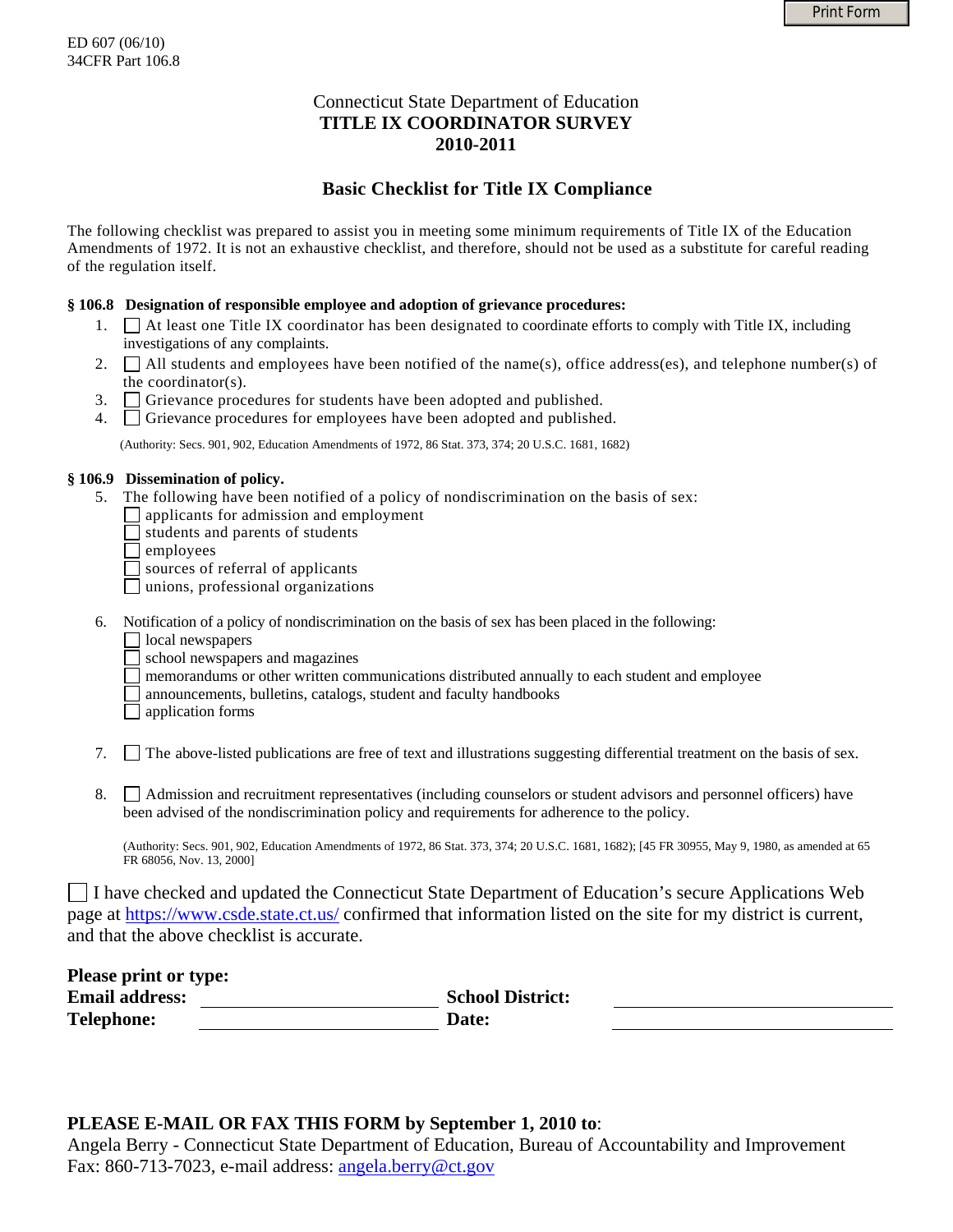#### **What is Title IX?**

Title IX is a federal law that was passed in 1972 to ensure that male and female students and employees in educational settings are treated equally and fairly. It protects against discrimination based on gender. The preamble to Title IX of the Education Amendments of 1972 states that:

"No person in the United States shall, on the basis of sex, be excluded from participation in, be denied the benefits of, or be subjected to discrimination under any education program or activity receiving Federal financial assistance."

Title IX requires that each school district have at least one person designated as the Title IX Coordinator.

#### **From the regulations governing Title IX of the Education Amendments of 1972 (20 U.S.C. 1681, 1682):**

#### **106.8 Designation of responsible employee and adoption of grievance procedures.**

 (a) *Designation of responsible employee.* Each recipient shall designate at least one employee to coordinate its efforts to comply with and carry out its responsibilities under this part, including any investigation of any complaint communicated to such recipient alleging its noncompliance with this part or alleging any actions which would be prohibited by this part. The recipient shall notify all its students and employees of the name, office address and telephone number of the employee or employees appointed pursuant to this paragraph.

 (b) *Complaint procedure of recipient.* A recipient shall adopt and publish grievance procedures providing for prompt and equitable resolution of student and employee complaints alleging any action which would be prohibited by this part.

(Authority: 34 C.F.R. Sec 106.8)

#### **106.9 Dissemination of policy.**

 (a) *Notification of policy.* (1) Each recipient shall implement specific and continuing steps to notify applicants for admission and employment, students and parents of elementary and secondary school students, employees, sources of referral of applicants for admission and employment, and all unions or professional organizations holding collective bargaining or professional agreements with the recipient, that it does not discriminate on the basis of sex in the educational program or activity which it operates, and that it is required by Title IX and this part not to discriminate in such a manner. Such notification shall contain such information and be made in such manner as the Assistant Secretary finds necessary to apprise such persons of the protections against discrimination assured them by Title IX and this part, but shall state at least that the requirement not to discriminate in the education program or activity extends to employment therein, and to admission thereto unless Subpart C does not apply to the recipient, and that inquiries concerning the application of Title IX and this part to such recipient may be referred to the employee designated pursuant to Sec. 106.8, or to the Assistant Secretary.

(2) Each recipient shall make the initial notification required by paragraph (a)(1) of this section within 90 days of the effective date of this part or of the date this part first applies to such recipient, whichever comes later, which notification shall include publication in:

(i) Local newspapers;

 (ii) Newspapers and magazines operated by such recipient or by student, alumnae, or alumni groups for or in connection with such recipient; and

(iii) Memoranda or other written communications distributed to every student and employee of such recipient.